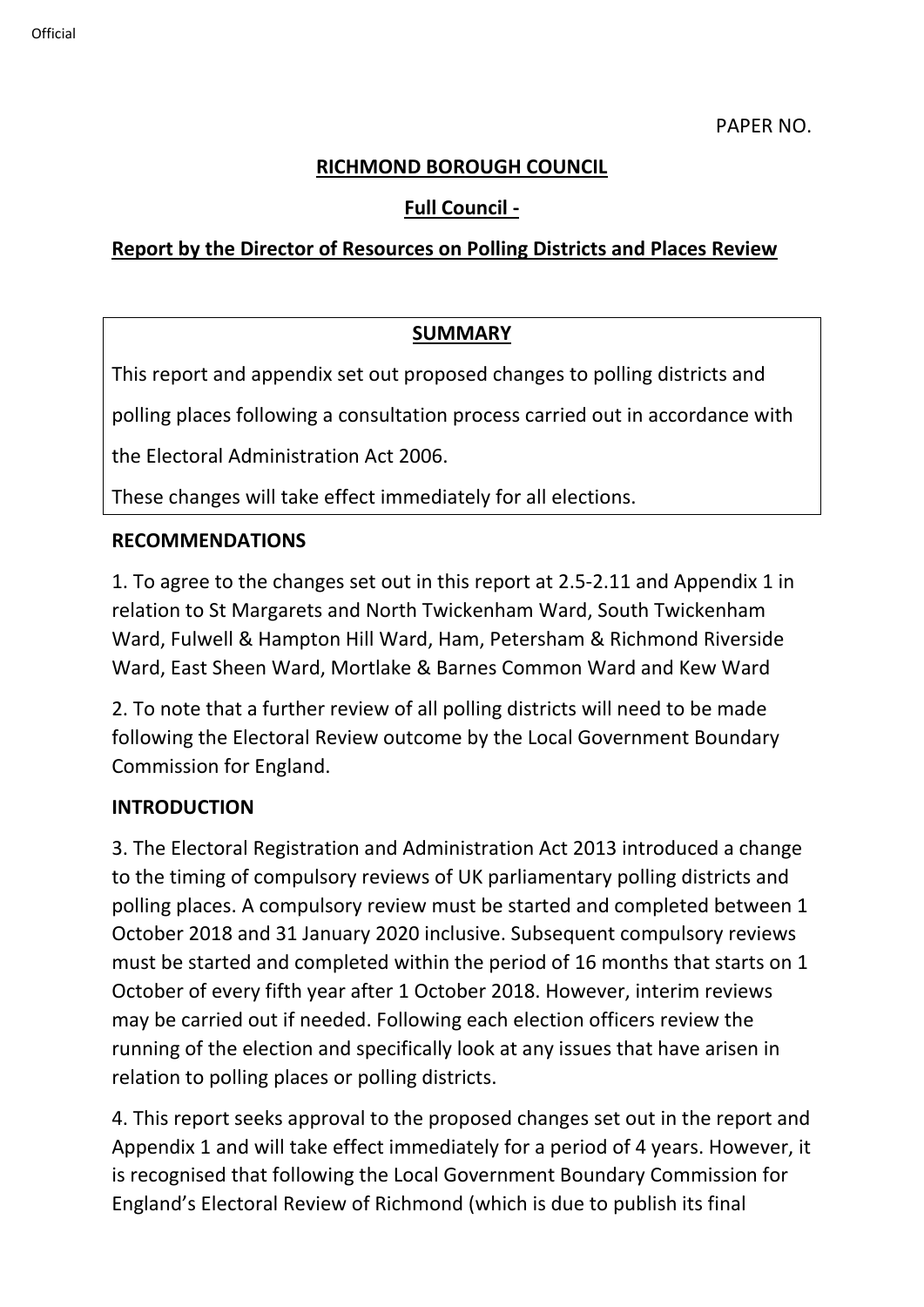recommendations in February 2020) that a further review will need to take place well before the next compulsory review is required. The steps required for a review have been undertaken, including the publication of these proposals and consultation on them.

5. Section 18B (4) of the Representation of the People Act 1983 states that in conducting a review of polling places the authority must:

- seek to ensure that all the electors in the constituency have such reasonable facilities for voting as are practicable in the circumstances
- seek to ensure that so far as is reasonable and practicable, the polling places they are responsible for are accessible to all electors, including those who are disabled, and when considering the designation of a polling place, must have regard to the accessibility needs of disabled persons.
- must be within the area of the district unless special circumstances make it desirable to designate an area either wholly or partly outside of the polling district.
- 6. Electorate figures are as at 1 August 2019.

# **PROPOSED CHANGES**

7. **St Margarets and North Twickenham Ward** - A change of Polling Place for Polling District DB from The Winchester Room at The Turks Head to St Margaret's Catholic Church Hall is recommended due to the non-availability of the previous venue. This was used successfully at the European Parliamentary Elections on 23 May 2019. See Appendix 1 for further details.

8. **South Twickenham Ward** - A change of Polling Place for Polling District EA from St Catherine's School to Church of St James is recommended. This was used successfully at the European Parliamentary Elections on 23 May 2019. See Appendix 1 for further details.

9. **Fulwell & Hampton Hill Ward** - A change of Polling Place for Polling District HA from St Marys & St Peters C of E School to St Francis De Sales is recommended. A change in HB from St James Church Hall to Greenwood Community Centre is also recommended. These were used for both polling districts successfully at the European Parliamentary Elections on 23 May 2019. See Appendix 1 for further details.

10. **Ham, Petersham & Richmond Riverside Ward** - A change of Polling Place for Polling District NA from Russell School Nursery to Caravan near Russell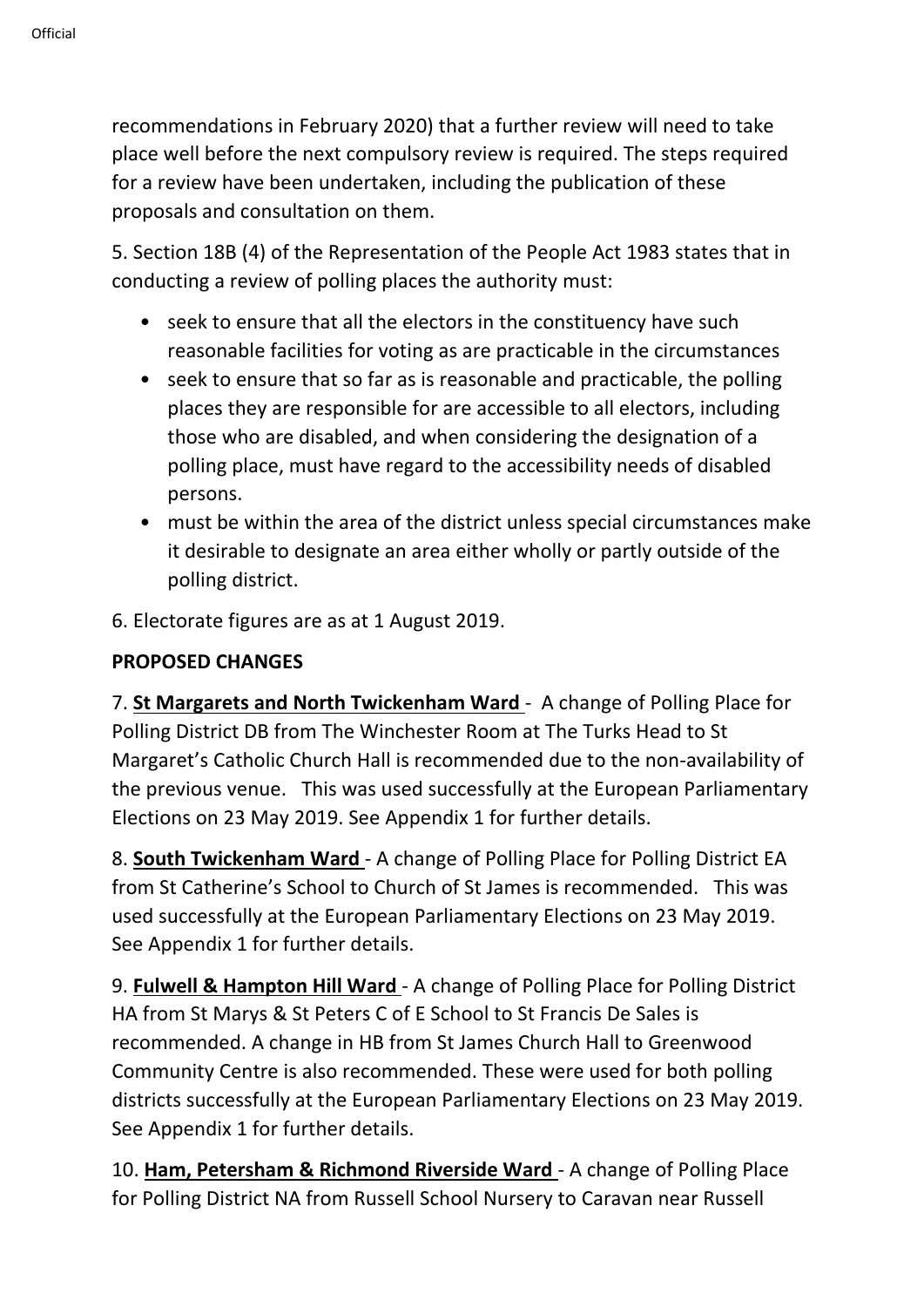School Nursery. This was used successfully at the European Parliamentary Elections on 23 May 2019. See Appendix 1 for further details.

11. **East Sheen Ward** - A change of Polling Place for Polling District OA from Sheen Mount School to East Sheen Baptist Church Hall. This was used successfully at the European Parliamentary Elections on 23 May 2019. See Appendix 1 for further details.

12. **Mortlake & Barnes Common Ward** - A change of Polling Place for Polling District PA from East Sheen Primary School to The Pavillion. This was used successfully at the European Parliamentary Elections on 23 May 2019. See Appendix 1 for further details.

13. **Kew Ward** - A change of Polling Place for Polling District QA from Queens C of E School to St Anne's Church Hall. This was used successfully at the European Parliamentary Elections on 23 May 2019. See Appendix 1 for further details.

14. Recommended that all other wards remain unchanged.

# **COMMENTS OF THE DIRECTOR OF RESOURCES**

15. The costs of the polling districts and polling places review will be met from within existing budgets.

## **CONSULTATION**

16. A Notice of holding a review of Polling Districts and Polling Places was published on Friday  $16<sup>th</sup>$  August 2019 seeking views on the existing polling scheme and any suggested changes thereto.

17. As per the recommendations in the Electoral Commission guidance this review notice was published on the council website, sent to all elected members, local political parties and known disability groups.

18. No responses or comments have been received from members of the public or political parties. This is normal and no specific or further public engagement is expected or required.

19. The review invited formal and informal representations.

20. Informal representations have been received by Councillors regarding the Fullwell and Hampton Hill ward– see Appendix 1 for full and further details.